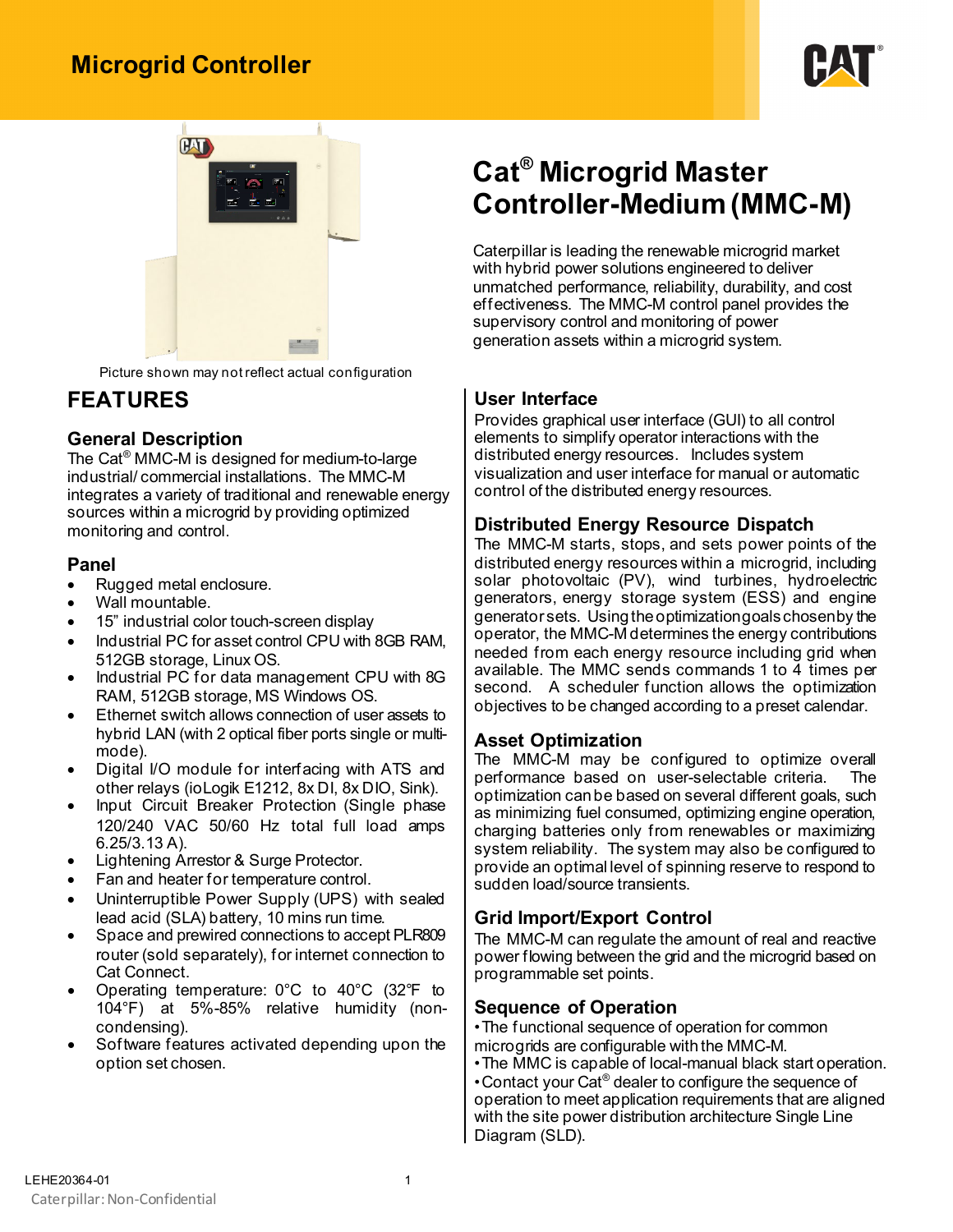

#### **Technical Specifications**

The MMC-M is used to control assets in common Microgrid configurations. Three options are available: Low asset quantity, Standard asset quantity, and Custom (for greater asset quantities or unique Single Line Diagrams-SLD's).

|                                      |                                                                                                                                                                                                                                                                                                                                                                                                                                                                                                                                                                                                                                                                                                    |                                                                      |                | <b>Site Power System Configuration</b> |                                                        |                                                                                                                                                                                                                                                                                                                                                                                                                                                                                          |                                                                                                                                                                                                                                                                                                                                                                                             |
|--------------------------------------|----------------------------------------------------------------------------------------------------------------------------------------------------------------------------------------------------------------------------------------------------------------------------------------------------------------------------------------------------------------------------------------------------------------------------------------------------------------------------------------------------------------------------------------------------------------------------------------------------------------------------------------------------------------------------------------------------|----------------------------------------------------------------------|----------------|----------------------------------------|--------------------------------------------------------|------------------------------------------------------------------------------------------------------------------------------------------------------------------------------------------------------------------------------------------------------------------------------------------------------------------------------------------------------------------------------------------------------------------------------------------------------------------------------------------|---------------------------------------------------------------------------------------------------------------------------------------------------------------------------------------------------------------------------------------------------------------------------------------------------------------------------------------------------------------------------------------------|
| Asset Type (1)                       |                                                                                                                                                                                                                                                                                                                                                                                                                                                                                                                                                                                                                                                                                                    | Asset Qty <sup>(2)</sup>                                             |                | <b>Off Grid</b>                        | <b>Grid Connected</b>                                  |                                                                                                                                                                                                                                                                                                                                                                                                                                                                                          |                                                                                                                                                                                                                                                                                                                                                                                             |
|                                      |                                                                                                                                                                                                                                                                                                                                                                                                                                                                                                                                                                                                                                                                                                    | <b>Options (choose one)</b><br><b>Standard</b><br>Low                |                |                                        | PV and/or ESS with<br><b>Standby Genset</b>            | <b>Full Grid Parallel</b>                                                                                                                                                                                                                                                                                                                                                                                                                                                                |                                                                                                                                                                                                                                                                                                                                                                                             |
| Photovoltaic (PV) Inverter           |                                                                                                                                                                                                                                                                                                                                                                                                                                                                                                                                                                                                                                                                                                    | 20                                                                   | 200            |                                        | $\bullet$                                              |                                                                                                                                                                                                                                                                                                                                                                                                                                                                                          |                                                                                                                                                                                                                                                                                                                                                                                             |
| Energy Storage System (ESS) Inverter |                                                                                                                                                                                                                                                                                                                                                                                                                                                                                                                                                                                                                                                                                                    | $\overline{4}$                                                       | 25             | Custom                                 | $\bullet$                                              |                                                                                                                                                                                                                                                                                                                                                                                                                                                                                          |                                                                                                                                                                                                                                                                                                                                                                                             |
| Generator set (G)                    |                                                                                                                                                                                                                                                                                                                                                                                                                                                                                                                                                                                                                                                                                                    | 4                                                                    | 16             |                                        |                                                        |                                                                                                                                                                                                                                                                                                                                                                                                                                                                                          |                                                                                                                                                                                                                                                                                                                                                                                             |
| <b>Automatic Transfer</b>            | Open or Closed Transfer                                                                                                                                                                                                                                                                                                                                                                                                                                                                                                                                                                                                                                                                            | 1                                                                    | $\overline{2}$ | (design to specific SLD requirements)  | N/A                                                    |                                                                                                                                                                                                                                                                                                                                                                                                                                                                                          | N/A                                                                                                                                                                                                                                                                                                                                                                                         |
| Switch (ATS)<br>Soft Load Transfer   |                                                                                                                                                                                                                                                                                                                                                                                                                                                                                                                                                                                                                                                                                                    | $\mathbf{1}$                                                         | $\overline{2}$ |                                        | N/A                                                    | custom                                                                                                                                                                                                                                                                                                                                                                                                                                                                                   | N/A                                                                                                                                                                                                                                                                                                                                                                                         |
| Loads (Controllable)                 |                                                                                                                                                                                                                                                                                                                                                                                                                                                                                                                                                                                                                                                                                                    | 10                                                                   | 20             |                                        | $\bullet$                                              |                                                                                                                                                                                                                                                                                                                                                                                                                                                                                          |                                                                                                                                                                                                                                                                                                                                                                                             |
| <b>Virtual Assets</b>                |                                                                                                                                                                                                                                                                                                                                                                                                                                                                                                                                                                                                                                                                                                    | 10                                                                   | 10             |                                        |                                                        |                                                                                                                                                                                                                                                                                                                                                                                                                                                                                          |                                                                                                                                                                                                                                                                                                                                                                                             |
| Power Meter                          |                                                                                                                                                                                                                                                                                                                                                                                                                                                                                                                                                                                                                                                                                                    | 10                                                                   | 20             |                                        |                                                        |                                                                                                                                                                                                                                                                                                                                                                                                                                                                                          |                                                                                                                                                                                                                                                                                                                                                                                             |
| Protective Relay                     |                                                                                                                                                                                                                                                                                                                                                                                                                                                                                                                                                                                                                                                                                                    | 1                                                                    | $\overline{2}$ |                                        | ●                                                      |                                                                                                                                                                                                                                                                                                                                                                                                                                                                                          |                                                                                                                                                                                                                                                                                                                                                                                             |
| <b>Grid Connection</b>               |                                                                                                                                                                                                                                                                                                                                                                                                                                                                                                                                                                                                                                                                                                    | 1                                                                    | $\overline{2}$ |                                        | N/A                                                    |                                                                                                                                                                                                                                                                                                                                                                                                                                                                                          |                                                                                                                                                                                                                                                                                                                                                                                             |
| Points of Common Coupling (PCC)      |                                                                                                                                                                                                                                                                                                                                                                                                                                                                                                                                                                                                                                                                                                    |                                                                      |                |                                        |                                                        |                                                                                                                                                                                                                                                                                                                                                                                                                                                                                          |                                                                                                                                                                                                                                                                                                                                                                                             |
| Wind and/or Hydroelectric Power      |                                                                                                                                                                                                                                                                                                                                                                                                                                                                                                                                                                                                                                                                                                    | custom                                                               | custom         |                                        | custom                                                 | N/A                                                                                                                                                                                                                                                                                                                                                                                                                                                                                      | custom                                                                                                                                                                                                                                                                                                                                                                                      |
| <b>SLD's (3)</b>                     |                                                                                                                                                                                                                                                                                                                                                                                                                                                                                                                                                                                                                                                                                                    |                                                                      |                |                                        |                                                        |                                                                                                                                                                                                                                                                                                                                                                                                                                                                                          |                                                                                                                                                                                                                                                                                                                                                                                             |
|                                      | B<br>⊠<br><u> AIN</u><br>I I I<br>Solar<br>PV                                                                                                                                                                                                                                                                                                                                                                                                                                                                                                                                                                                                                                                      | Gx<br>G1<br>в<br>в<br>$\, {\bf B} \,$<br>涳<br>œ<br>Energy<br>Storage | Load           | B=Breaker                              | $\, {\bf B} \,$<br>之<br>興<br>Solar<br>PV               | Gx<br>G <sub>1</sub><br>∞<br>Grid PCC,<br>and PCC <sub>2</sub><br>в<br>в<br>в<br><b>ATS</b><br>$\, {\bf B} \,$<br>之<br>فنا<br>Load<br>Energy<br>Storage                                                                                                                                                                                                                                                                                                                                  | Gx<br>G <sub>1</sub><br>∞<br>Grid PCC,<br>and PCC <sub>2</sub><br>в<br>в<br>в<br>$\overline{\mathbf{B}}$<br>$\overline{B}$<br>区<br>ヅ<br><u>jin</u><br>æ<br>Load<br>Energy<br>Solar<br>PV<br>Storage                                                                                                                                                                                         |
| <b>Benefits</b>                      | <b>Off Grid</b><br>√ PV can operate whenever Genset or grid forming<br>ESS is online<br>$\checkmark$ PV energy reduces fuel consumption during genset<br>operation<br>$\checkmark$ Any PV energy exceeding load can charge ESS<br>$\checkmark$ ESS can provide reserve power, enabling shutdown<br>of one or more generators, reducing fuel consumption<br>$\checkmark$ ESS can be grid-forming, allowing all gensets to shut<br>down for zero fuel consumption or "silent mode"<br>operation.<br>$\checkmark$ ESS supports genset response to block-loads,<br>enabling gas genset island-mode<br>$\checkmark$ ESS State of Charge management<br>$\checkmark$ Split bus capable with tiebreaker(4) |                                                                      |                |                                        | <u>ATS</u><br>switchgear<br>user-set value<br>Coupling | $\sqrt{\text{ATS}}$ can be replaced by non-grid-paralleling<br><b>ATS</b> in Normal position (Grid)<br>$\checkmark$ ESS and/or PV reduces grid import<br>and may provide grid export<br>$\checkmark$ Limits grid import/export to zero or<br>✓ One or two grid Points of Common<br>$\checkmark$ ESS State of Charge management<br>$\checkmark$ Split bus capable with tiebreaker <sup>(4)</sup><br><b>ATS in Emergency position (Genset)</b><br>$\checkmark$ All Off Grid benefits apply | <b>Full Grid Parallel</b><br>√ Gensets, ESS and/or PV reduce grid<br>import and may provide grid export<br>$\checkmark$ Limits grid import or export to zeroor<br>user-set value<br>One or two grid Points of Common<br>Coupling<br>← ESS State of Charge management<br>Split bus capable with tiebreaker $(4)$<br>$\checkmark$ All Off Grid benefits apply when<br>utility breaker is open |

 $(1)$  – Refer to Table (a) Connected Asset Compatibility for list of approved assets.

 $\bullet$  – Applicable N/A – Not Applicable

(2) – For MMC-M Low/Standard asset quantity, review Sequence of Operation and SLD with your local Cat® dealer.

 $(3)$  – Detailed SLD's are available to meet application requirements. Contact your local Cat dealer for more information.

LEHE20364-01 <sup>(4)</sup> – For more information about split bus architecture (with tiebreakers within microgrid) contact your local Cat dealer. \* – Paralleling Genset controllers (such as EMCP4.4) or Paralleling Switchgear Required.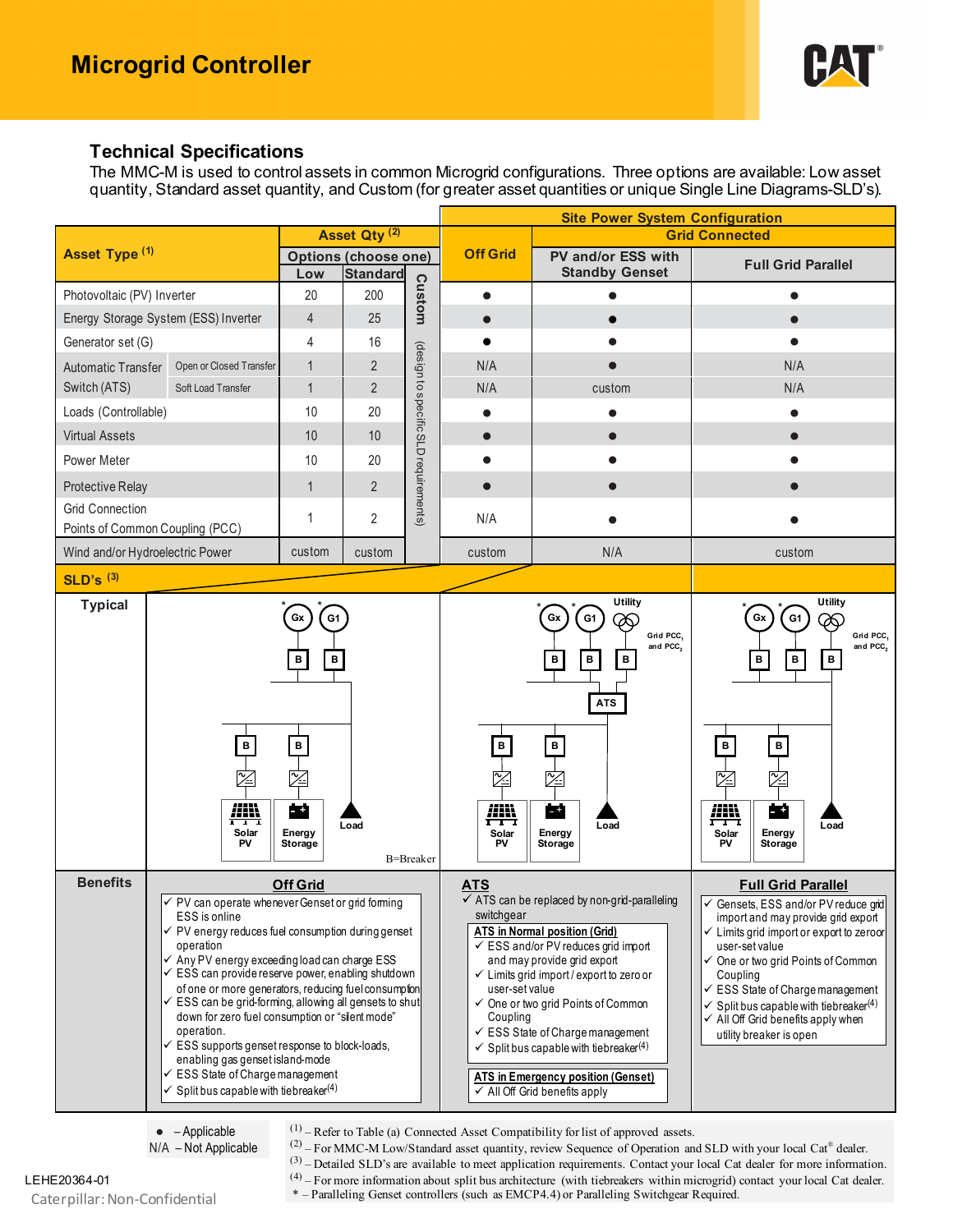

#### **Standard Components**

Managed Ethernet Switch provides:

- 8 RJ45 10/100Base-T ports that allow
- connection of user assets to hybrid LAN. • 2 Gigabit combo ports SFP (Small Form-Factor
- Pluggable) provides fiber optic connections. Swappable SD flash card and mini-USB connector.

#### **Applicable Standards and Certifications**

- UL Listed to the following standards • UL508A
- Designed to IP54 / NEMA 3R

#### **Remote Monitoring (Optional)**

The complete system may be monitored remotely using Cat® Connect Technology telematic device (PLR809 router) to provide real time monitoring of the performance and health of the installation. If an issue is detected, local technicians can be dispatched to resolve the problem.

#### **Worldwide Product Support**

- Cat dealers provide extensive post-sale support including maintenance and repair agreements.
- Cat dealers have over 1,800 dealer branch stores operating in 200 countries.

#### **Table (a) - Connected Asset Compatibility**

The MMC-M standard compatibility asset list (other assets will be evaluated upon request):

| (*) Preconfigured Asset Compatibility |                                                                                                                                                                                                                        |  |  |  |  |
|---------------------------------------|------------------------------------------------------------------------------------------------------------------------------------------------------------------------------------------------------------------------|--|--|--|--|
| PV Inverters                          | SMA TP 12000TL-US / 15000TL-US / 20000TL-US / 24000TL-US / 25000TL-30 / 30000TL-US<br>Sunny High Power, Peak 3, Sunny Boy, CORE1, CORE2 (Sunspec)<br>Generic Sunspec<br>(*) Other PV inverters evaluated upon request. |  |  |  |  |
| Energy Storage Inverter               | BDP250, BDP1000, Generic Sunspec                                                                                                                                                                                       |  |  |  |  |
| <b>EMCP Genset Controls</b>           | EMCP 4.3, 4.4<br>EMCP 4.2, 4.2B (both require serial to Ethernet converter)                                                                                                                                            |  |  |  |  |
| <b>Other Genset Controls</b>          | ComAp: InteliGen NTC BaseBox (IG-NTC-BB), IG 200<br>Deep Sea: DSE8600, DSE8610 MKII, DSE8700<br>DEIF: AGC-4, AGC 150<br>Woodward: easYgen-3000<br>(*) Other genset controls evaluated upon request.                    |  |  |  |  |
| Loads (Controllable)                  | Loads which can be controlled by providing curtailment setpoints                                                                                                                                                       |  |  |  |  |
| <b>Virtual Assets</b>                 | System diagram representations of physical assets that are not directly monitored or controlled<br>(example: transformers or aggregate meters)                                                                         |  |  |  |  |
| <b>Power Meters</b>                   | Bitronics M571, Bitronics M871, PowerPlex II<br><b>SATEC Power Solutions PM175</b><br>(*) Other power meters evaluated upon request.                                                                                   |  |  |  |  |
| Protective Relay (PCC)                | Beckwith M-7651A.<br>Schweitzer Engineering Laboratories SEL651<br>(*) Other protective relays evaluated upon request.                                                                                                 |  |  |  |  |
| Switchgear                            | $(*)$ Custom                                                                                                                                                                                                           |  |  |  |  |
| <b>Wind Power Generator</b>           | (*) Custom                                                                                                                                                                                                             |  |  |  |  |
| <b>Hydroelectric Generator</b>        | $(*)$ Custom                                                                                                                                                                                                           |  |  |  |  |

 $\overline{'}$  This list is updated frequently – other assets will be considered upon request. "Assets" are defined as system components that are controlled or monitored by the MMC to manage the power system.